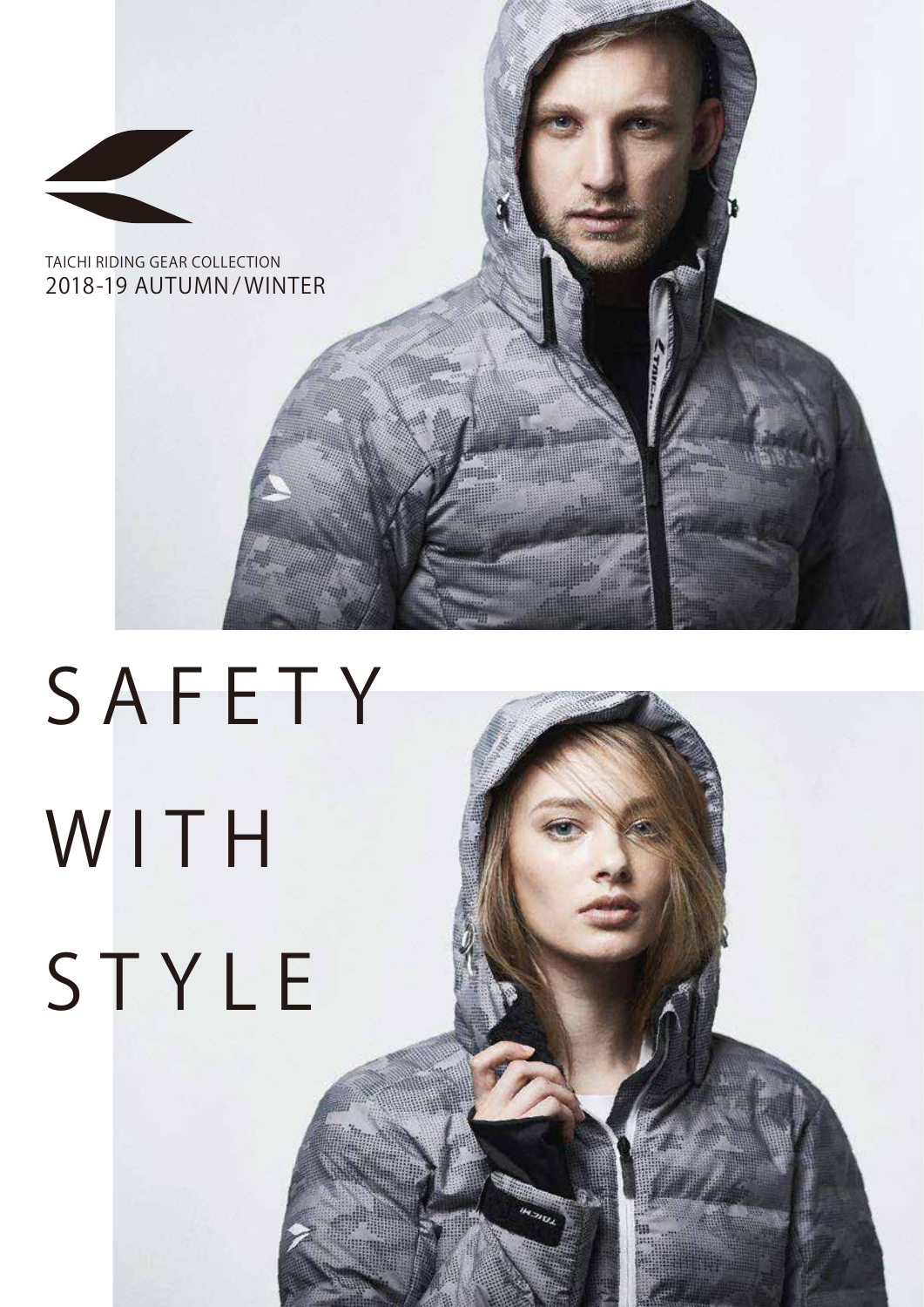**For conventiona l pro tective gear , we have** For conventional protective gear, we have<br>increased protection capacity by thickening increased protection capacity by thickening<br>them. However, the increased weight and size **came at the cost of reduced comfort.** them. However, the increased weight and size<br>came at the cost of reduced comfort.<br>For that reason, we have also continued to

For that reason, we have also continued t<br>develop protectors with excellent operability and **comfort, focusing on thinness and lightness while keeping the level of protection capability high. In 2018, we added a ne w type o f shou lder and w elbow protector, and a chest protector with enhanced impact absorption performance.**  comfort, focusing on thinness and lightness<br>keeping the level of protection capability hi<br>2018, we added a new type of shoulde 2018, we added a new type of shoulder and<br>elbow protector, and a chest protector with<br>enhanced impact absorption performance.

**We will pur sue s a fer and more comfortab l e We will pur protectors and continue to make constant efforts to develop products which surpass existing products. products.**We will pursue safer and more comfortab<br>protectors and continue to make constant efforts<br>to develop products which surpass existin



**We have been developing various protective gear so that all riders can enjoy their motorcycle lifestyles comfortably and safely.** We have been developing various protective gear<br>so that all riders can enjoy their motorcycle<br>lifestyles comfortably and safely.<br>We have focused on a standard called CE which

We have focused on a standard called CE which **is be ing en forced in Europe , and have star ted** is being enforced in Europe, and have started<br>selling protectors that has passed CE standard **since 2008. since** 

In addition to the CE standard, there are other **important factors we consider when developing our protectors.** In addition to the CE standard, there are other<br>important factors we consider when developing<br>our protectors.<br>For conventional protective gear, we hav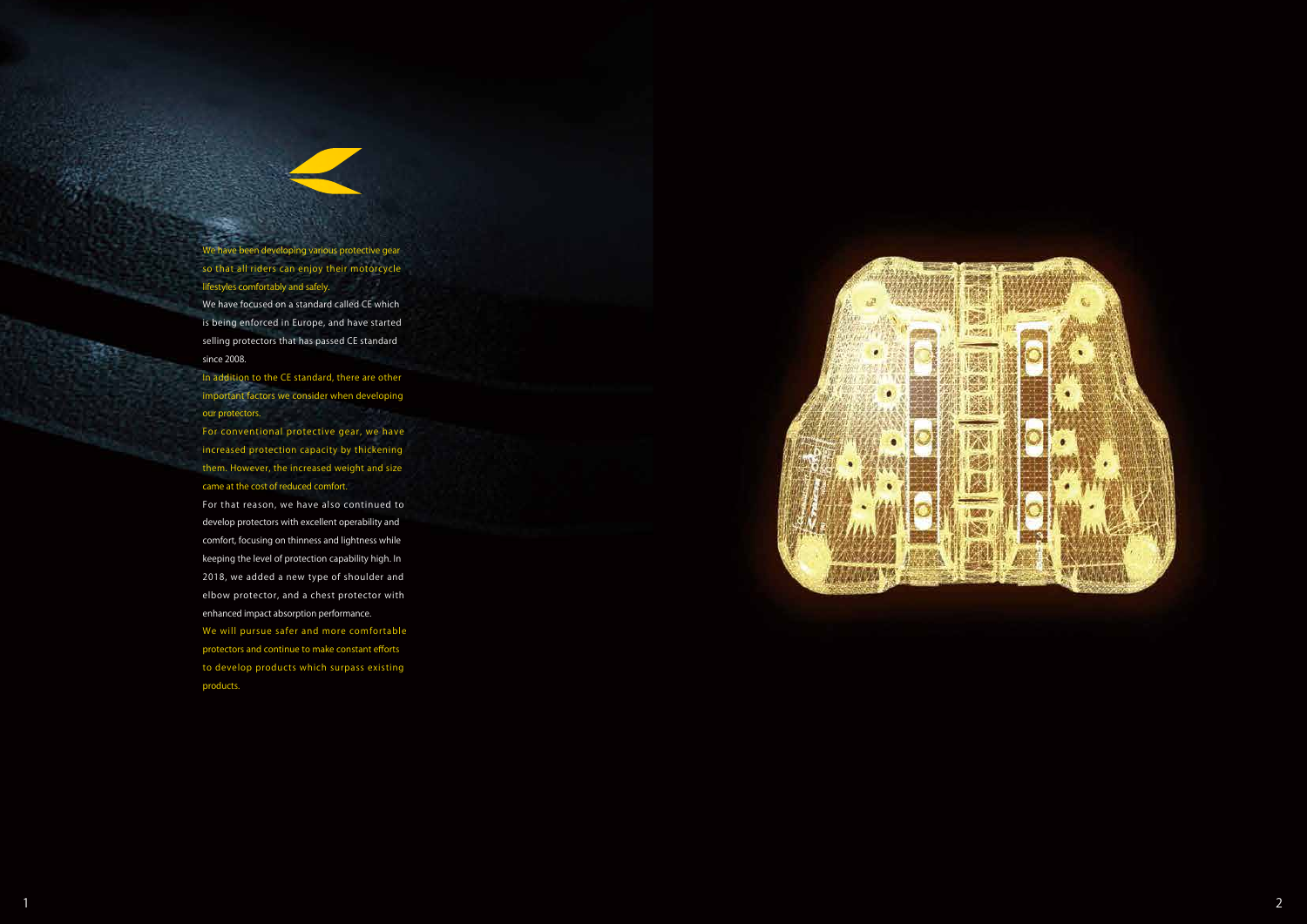